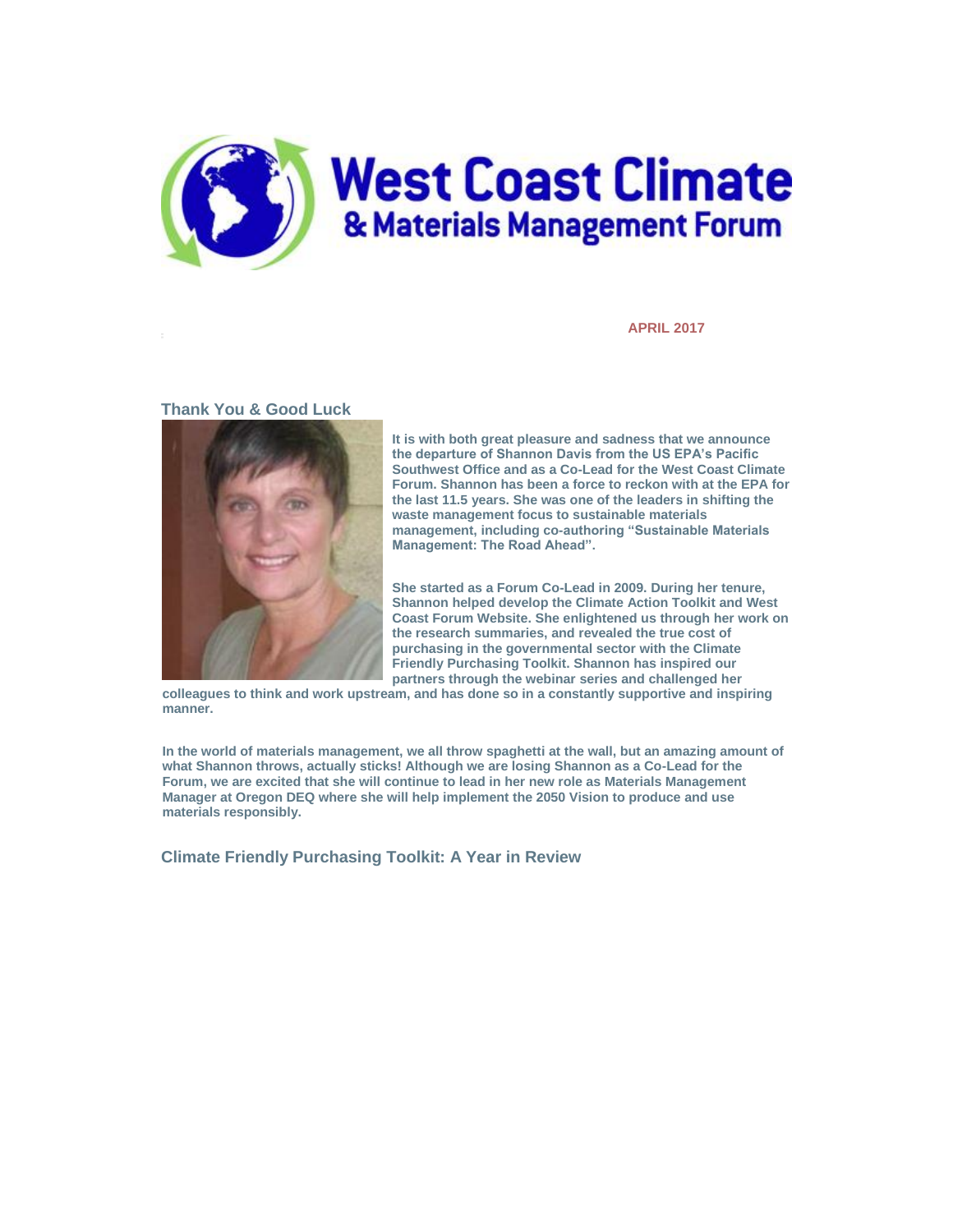**Starting in May of 2016 the West Coast Climate and Materials Management Forum started a year-long campaign of webinars to educate users on the Climate Friendly Purchasing Toolkit. The Toolkit allows public agency program and purchasing staff curb their supply chain related greenhouse gas(GHG) emissions.**

**Why a Climate Friendly Purchasing Toolkit? It can be quite startling to find that [35-55%](https://westcoastclimateforum.com/cfpt/HowTo) of an institution's GHG emissions come from their supply chain - or the things they buy. The toolkit provides resources** 



**(measurement tools, case studies, etc.) to assist those who want to reduce their impact on the environment through the items, and services they purchase.** 

**In developing the toolkit, Forum partners researched six areas with the biggest GHG impacts: Flooring, Diesel Fuels, Information and Communication Technology (ICT), Construction, Food, and Professional Services (contracts). There is also a [Trends Analysis tool](https://usepa.sharepoint.com/sites/r9_Work/ForumCommunications/SitePages/Home.aspx?RootFolder=%2Fsites%2Fr9%5FWork%2FForumCommunications%2FShared%20Documents%2FNewsletter&FolderCTID=0x012000EA0CA210ACBD9E4BAE41BB88558498D3&View=%7BCF03151A%2D498B%2D482F%2DBACD%2D4ABCBE9F170C%7Dhttps://westcoastclimateforum.com/cfpt/trendsanalysisintro) which allows institutions to compare themselves to other similar organizations.** 

**Learn more about the Toolkit [here!](https://westcoastclimateforum.com/cfpt)**

**Webinar Series**

**Webinars are available on: Toolkit Introduction; Food; Asphalt and Concrete; Fuel and ICT; and Professional Services. Listen to past webinars [here!](https://westcoastclimateforum.com/resources/webinars/upcoming)** 

**During the course of the webinar series the Forum team has been tracking who have participated, and how they plan to use the toolkit. Local governments made up more than half of the participants; however, state, tribal, federal governments were also represented along with private industry, non-governmental organizations (NGO) and self-employed.** 

**Most participants planned to use the information to build support for changing their agencies' purchasing practices, to identify best practices and to share this information with their purchasing departments.** 

**We Want Your Feedback!**

**As we continue to improve, and expand the toolkit we want to hear from you -- the users! We'd love to hear about:**

- **What barriers you are meeting adopting the toolkit?**
- **If you'd be interesting in partnering with the Forum in utilizing the toolkit?**
- **What improvements would you like to see to the existing toolkit?**
- **What would you like included in the expanded toolkit?**
- **Any other comments or suggestions you may have**

**If you have comments on the questions above, please, reach out to us- we'd love to hear from you. Send an email to: [Beshk.Sebastian@epa.gov](mailto:Beshk.Sebastian@epa.gov)**

**Circular Economy Opportunities to Collaborate with Private Sector and Economic Development**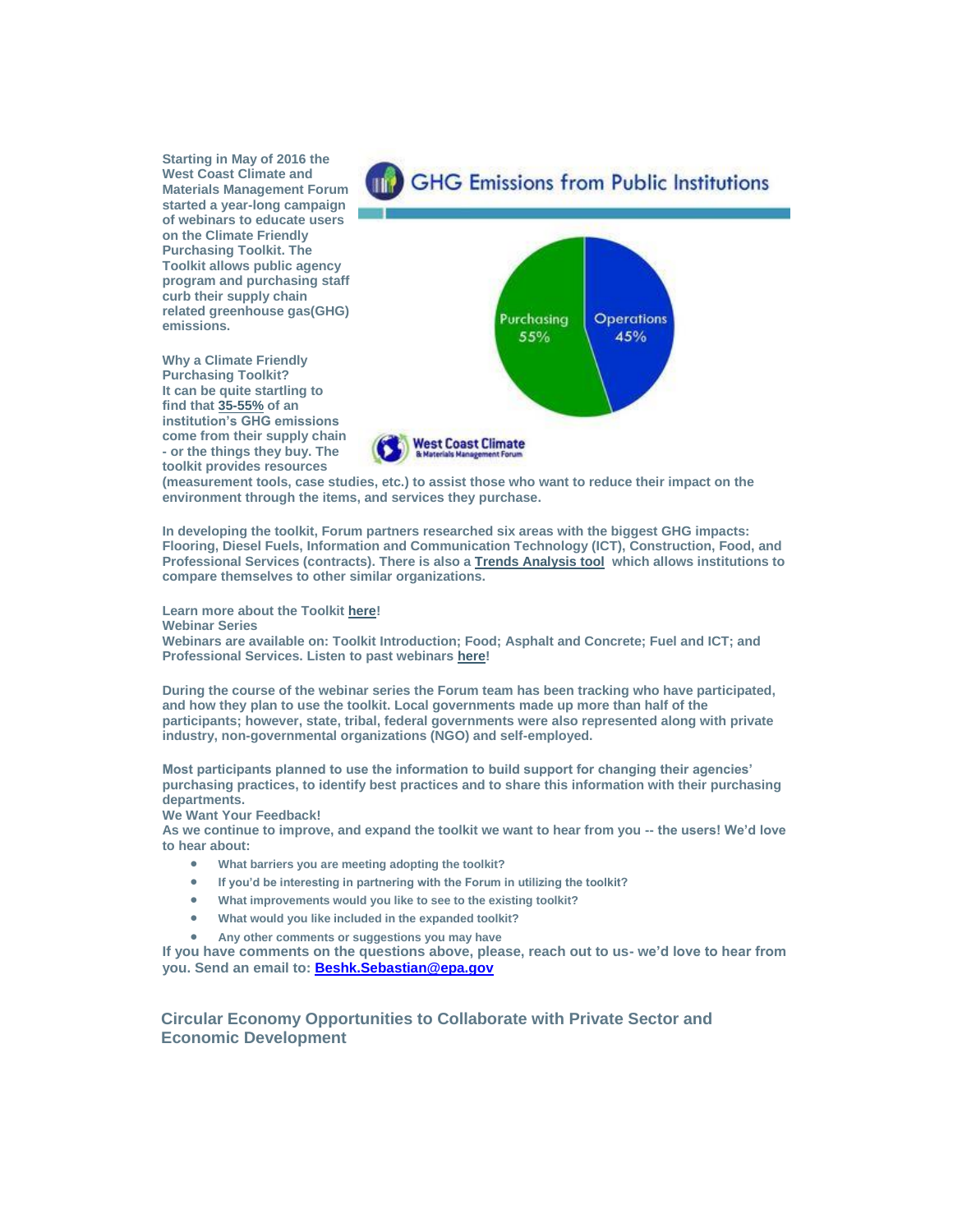

**The Circular Economy aligns with other frameworks in its goals to eliminate waste and optimize how we use our natural resources. A notable difference is that Circular Economy principles resonate with the private sector – primarily product designers, manufacturers, and retailers. The [Ellen MacArthur Foundation,](https://www.ellenmacarthurfoundation.org/) a global catalyst for the Circular Economy, encourages [companies](https://www.ellenmacarthurfoundation.org/about/partners) to reduce waste by redesigning products and business models to the point where waste is designed out of products. The Foundation has taken strides to emphasize the important connection between government agencies, and the private sector to their stakeholders. In many cases engaging economic development departments in** 

**materials management for the first time to facilitate a new breed of public-private partnerships.**

**At a two-day workshop this March in Seattle, the Foundation convened private and public sector participants in roundtables, field trips, and networking to share their initiatives and exchange ideas. Many speakers addressed the economic, carbon, and resource conservation benefits of moving beyond focusing on end-of-life, and the importance of quantifying these co-benefits to communicate the overall advantages of working higher on the hierarchy. However, a clear tension is that reducing consumption can be perceived as a conflict with private sector's drive to increase sales.**

**Conversations often touched on changing, but not necessarily reducing, consumption. Understanding private sector motivators can inform public agencies as they shape programs and regulatory landscapes that make upstream solutions compelling. Innovative companies are beginning the journey to adapt their revenue models though much is still to be explored. The momentum around Circular Economy presents a promising opportunity for interdepartmental collaboration and public-private partnerships to develop scalable solutions that keep materials in economic cycles at their highest value, and out of landfill.**

**The Forum is continuing to explore how the circular economy helps reduce greenhouse gas emissions through sustainable materials management.**

**Explore the Foundation's initiatives: [IDEO's Circular Design Guide,](https://www.circulardesignguide.com/) the [New Plastics Economy,](https://newplasticseconomy.org/) the [World Economic Forum's Urban Biocycles](http://www3.weforum.org/docs/WEF_Project_MainStream_Urban_Biocycles_2017.pdf) report (PDF), and Arup's [Circular Economy in the](http://publications.arup.com/publications/c/circular_economy_in_the_built_environment)  [Built Environment](http://publications.arup.com/publications/c/circular_economy_in_the_built_environment) report.**





You can unsubscribe or update your subscriptions or e-mail address at any time on your **Subscriber Preferences Page**. All you will need is your e-mail address. If you have any questions or problems, please e-mai[lsubscriberhelp.govdelivery.com](https://subscriberhelp.govdelivery.com/) for assistance.

This service is provided to you at no charge by the [U.S. Environmental Protection Agency -](http://www.epa.gov/region10) [Region 10.](http://www.epa.gov/region10)